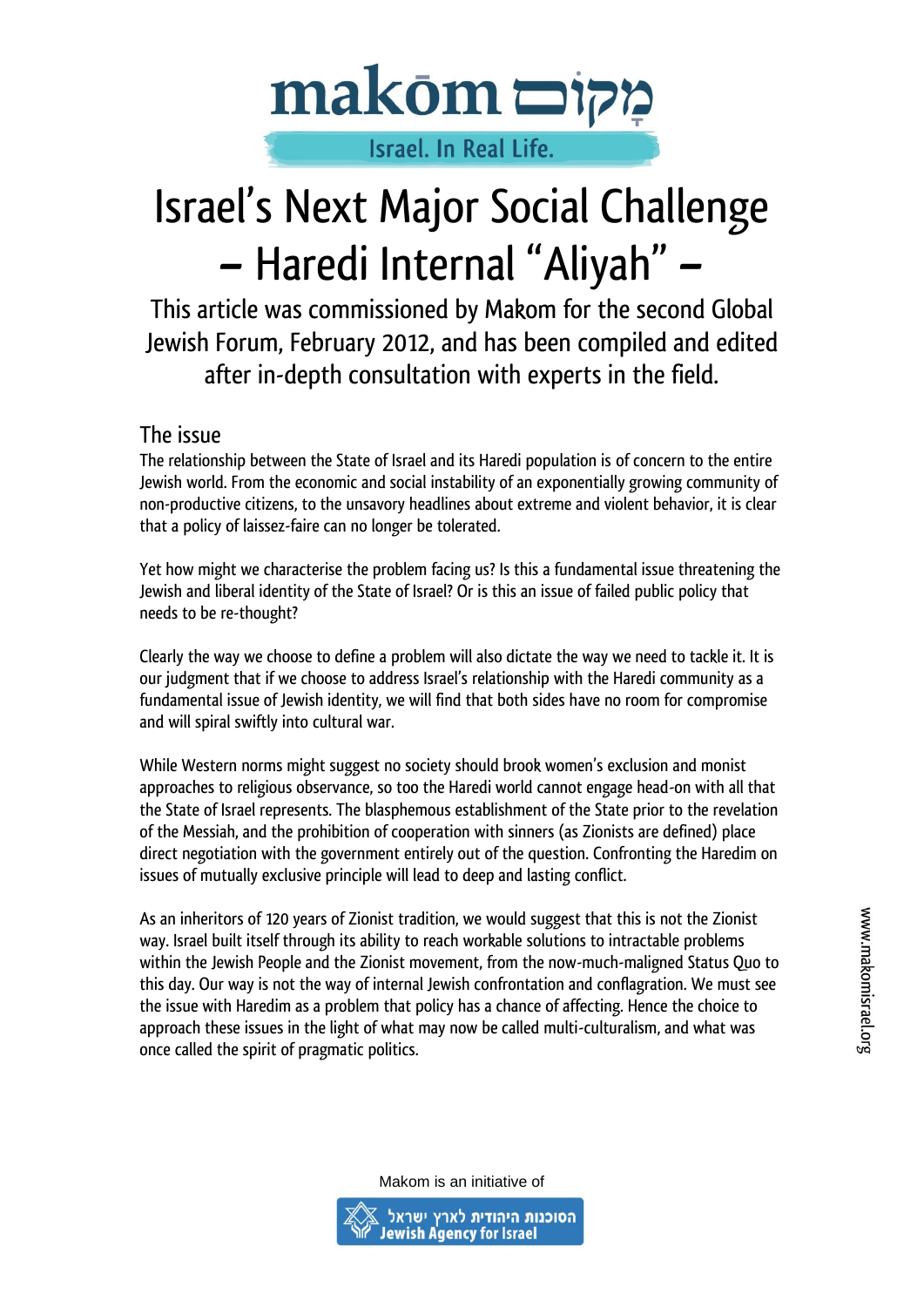

## Internal Aliyah

What might a pragmatic, multi-cultural approach look like? How might we begin to characterize the selective integration of Haredim into the educational, economic, and social fabric of Israeli society? We recommend using the metaphor of "internal aliyah". Of course unlike other previous waves of aliyah, Israeli Haredim already live here. But similar to other waves of aliyah, the State will be required to invest heavily in the absorption of significant numbers of Haredi Jews into Israeli society. The metaphor of "internal aliyah" embodies the hope of Jewish reunification and eventual strengthening of the State of Israel, at the same time as focussing the mind on the size of the challenge that lies before us.

How many haredim are there? Questions regarding Haredi demography are not straightforward. The definition is so complex that Israel's Central Bureau of Statistics (CBS) gave competing evaluations that vary somewhere in between 750,000 to 900,000. The challenge is not in the gathering of data but rather in the blurry borders of Haredi identity itself. Few Haredim will choose to define themselves as such, not all Haredi children study at specific Haredi educational institutions, their lifestyle and choice of housing are not easily pinpointed. All these parameters only partially capture the complexity of the group's identity.

Bearing in mind the extremely high Haredi birth rate, a good working assumption for the Israeli government is that the entire population could potentially be close to, if not more than, a million people!

### The Challenge

The challenge of selectively integrating nearly a million Haredim through adjustments to the welfare state and social policy infrastructure is huge, and the risks are high. The process and the outcome bear the risk of turning into a *Kulturkampf* or a Haredi collapse into state of anomie, putting immense pressure on the welfare state and redefining the place of religion in public life. One Haredi political leader frankly represented both the government's fear and that of the Haredi leadership, saying: "we are one size too big for our community; maybe too large in terms of Israeli society". The process of the Haredi community adapting and selectively integrating into the social economic realm is a defining moment in Haredi and Israeli history.

Despite the size of the challenge, success will not emerge through wholesale solutions. Nuance and attention to detail will be critical, since contrary to popular assumptions, the Haredi community is far more diverse than other social groups. One size will not fit all.

## One size will not fit all.

Beyond the obvious differences between Hassidim and Mitnagdim, Sephardi and Ashkenazi, there are many different groups and subdivisions: Anglo-Saxon Haredim, Ba'alei Tshuva, the Jerusalem zealots organized within the Eda Haredit, neo-Breslav Hassidim, Chabad, and more. Some Haredi communities are situated within secular cities. Others live in new Haredi towns (Elad, Beitar and Kiryat Sefer) while others still reside in the historic Haredi centers of Jerusalem and B'nei Brak. As a matter of fact, the majority of Haredim live outside of the historical centers. Amongst Sephardic

Makom is an initiative of

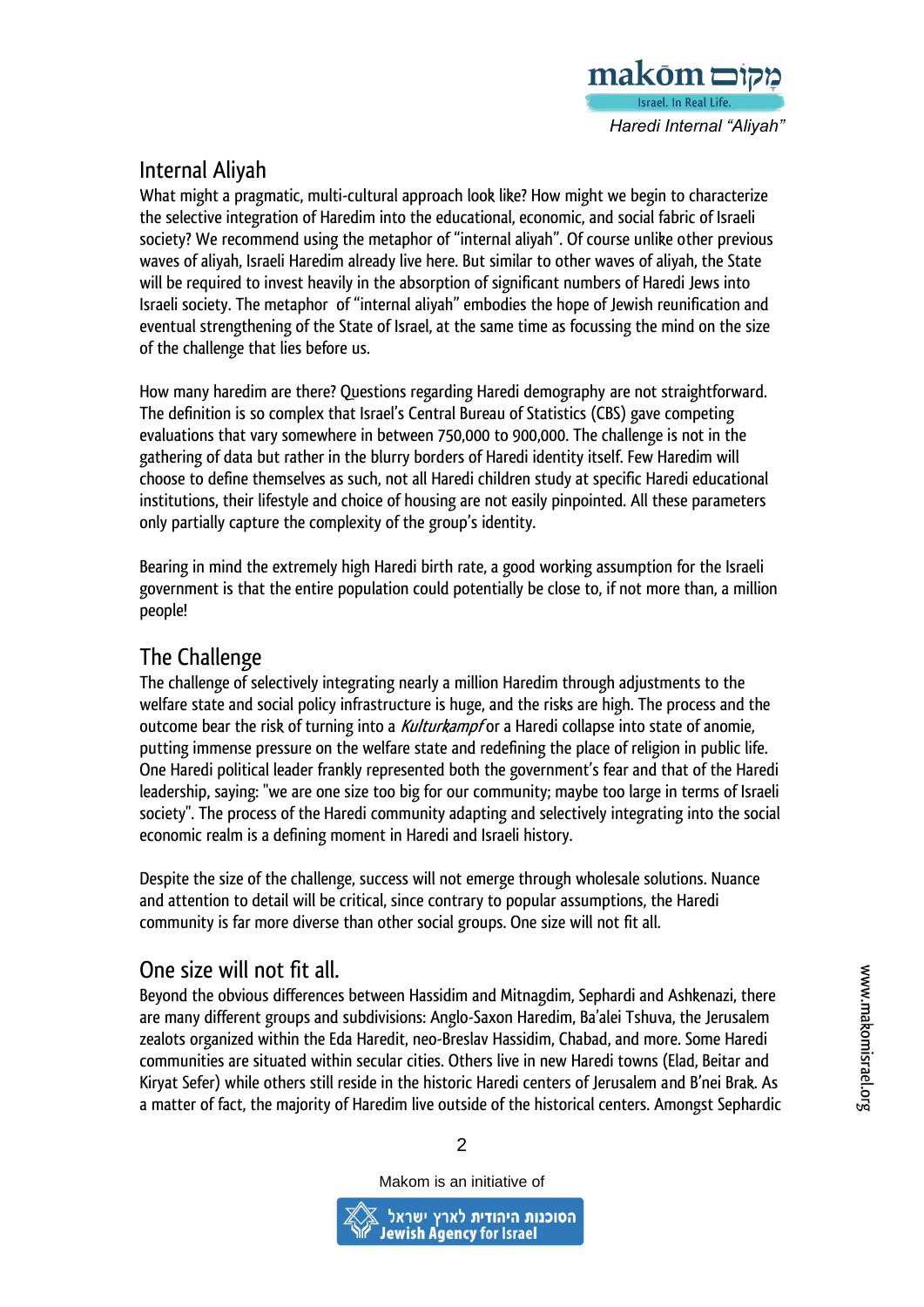

Haredim, there is a subdivision between those who identify with the Shas party and the more conservative integrated Haredi households. Another example of these intricacies is the substantial difference between being a hassid in a large community and being a hassid in a small community. This process of selective integration has already created a powerful new Haredi middle class: a group that might play a crucial mediating role in the coming years.

These divisions shape each community's positions vis-à-vis the state, other Israelis and, more importantly, its orientation towards participation in the labor market, education, housing and welfare.

Bearing in mind the scale of the task, and the sensitivities of the cultural issues, some might question our image of an "internal aliyah". Surely the most important factors in all other "external" waves of aliyah have been intention and commitment? Any person who has left their home country to set themselves up anew in Israel has already demonstrated a significant degree of commitment to integration. How can we compare this to the attitude of Haredim towards the State of Israel in which they already live? And if we sense at best ambivalence and at worse hostility towards the host country on the part of the Haredim, why would we work according to the model of aliyah, whose fundamental assumptions are built upon shared aims?

We would agree that had there been signs that Israeli Haredim were not interested in integration, or were mostly engaged in fighting it, State absorption would be counter-productive and wasteful. But any detailed look at the modes of Haredi engagement with the State, beneath the news headlines and high volume pronouncements of the minority extremes, tells a very different story. Israel's Haredim are in the midst of significant change; a change that points them in the clear direction of selective integration. Consumer habits are shifting, access to the internet is a radical fact, and traditional leadership structures are evolving.

#### From isolation to involvement

Haredi society is turning from modesty to mass consumption. When a society evolves from extolling the virtues of financial restraint to an unspoken surrender to the draw of consumerism, priorities alter inexorably and the middle class grows larger. The internet is now a feature in the life of the average Haredi family. Even inside Mea Shearim, there are 12,000 connections to the Internet. Internet firms recently commissioned research into the market potential of a form of limited, censored Internet, Koshernet. The results were unequivocable: Haredim are too ensconced in the regular Internet for them to buy into a more limited form, irrespective of what their rabbis may say.

Just as the internet and IT technologies have become the cradle of new Haredi public opinion, a new Haredi geography has created an alternative balance of power between local communities and traditional centers of religious-political power. What was once the centralized core of power, "Daat Torah," has been turned into many "holding companies" each with its own rulings. Rabbi Steinman has proven to be the last of the historical leaders that understands the burden of leadership in times of change and crisis. His ambivalence towards the introduction of new norms enabled significant change.

Makom is an initiative of

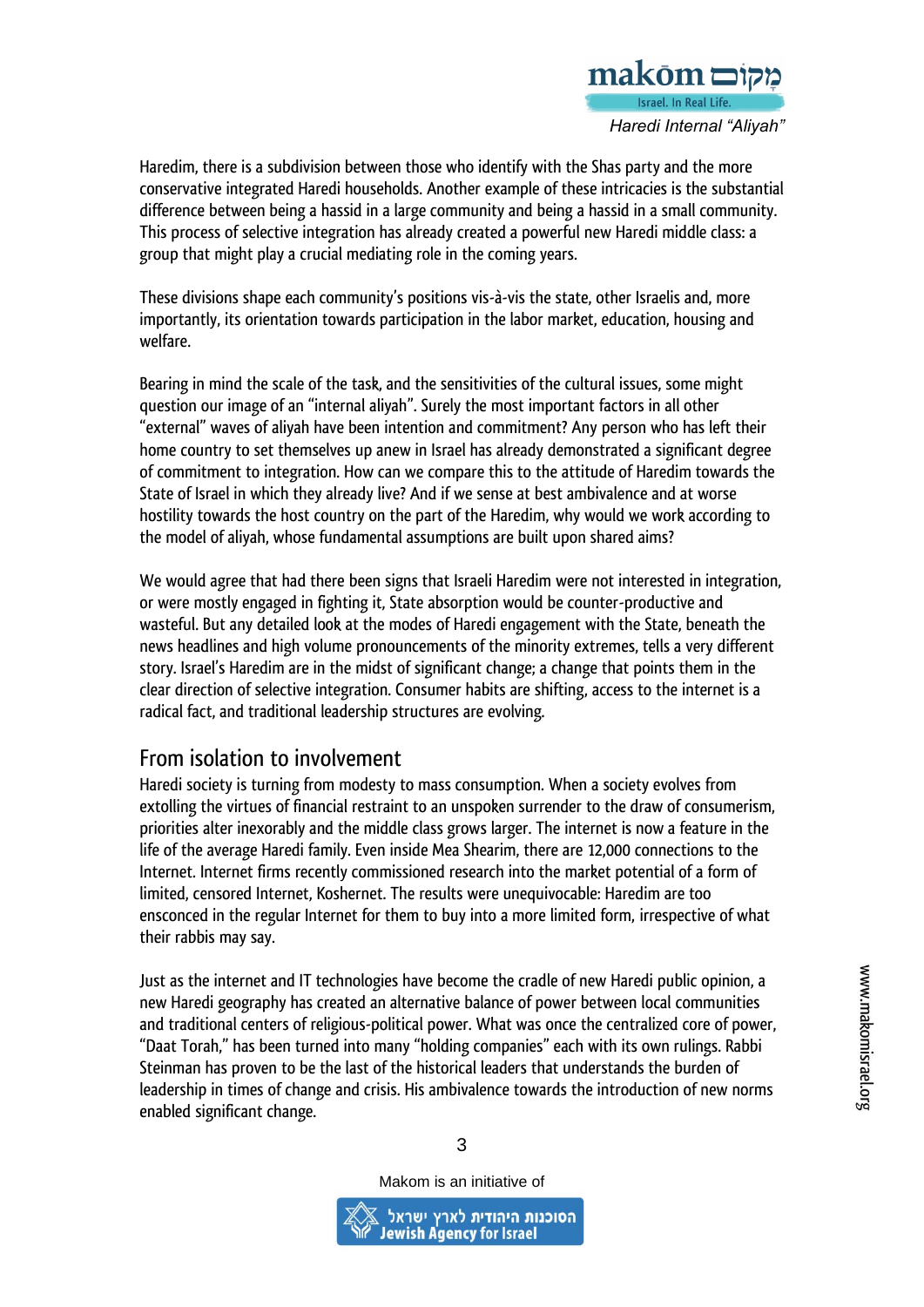

Two new centers of power concentrate around local Haredi government and the social political movement of the "light blue shirts." This group of working academic middle class Haredim is at the beginning of its political organization in form of a new party called *Tov*. They are involved in business, non-profits and government. These emerging entrepreneurs will increasingly hold the key to mediating between government projects and ultra-Orthodox society.

The field of welfare has seen the most drastic change. Moving away from total suspicion of the State's social services, Haredim have become primary clients of services ranging from the needs of the elderly through children with special needs and at-risk youth, to sensitive issues of domestic violence and child abuse. Some of these problems were swept under the rug until very recently, much like in other conservative religious groups around the world. Such wholescale identification with the public system in such a vulnerable area of the community speaks volumes for the altered way in which the Haredi community now views the State.The strategies of gradualism, cultural sensitivity and use of mediators have proven fruitful, and as a result "reflective" professions, such as social work, psychology, special-needs education, are now taken seriously in the Haredi world. The impact of respectable reflection in a traditional society cannot be underestimated.

Thus while public pronouncements and occasionally televized flash-points may draw attention, underneath the media's radar the Haredi community is moving towards selective, careful, gradual integration.

#### State responses

How is the Israeli government responding to this wave of internal aliyah? As in its work in social service support, the government works through local government and Haredi entrepreneurs to supply the growing demand for services. The civil service, in general, is innovative and culturally sensitive, understanding the long-term implications of the new Israeli demography in which one third of all Jewish children now grow up in Haredi households. It is a coordinated pragmatic strategy of careful absorption.

#### Labor market

The coordinated effort on behalf of government would not be possible without the generosity and blessing of the Ministry of Finance, the Bank of Israel, and the rest of Israel's economic leadership. The consensus around the unbearable price of low male Haredi participation in the labor market has made investment in education, employment, military service and higher education a strategic decision. Hundreds of millions of Shekels been allocated to meet the challenge.

Makom is an initiative of

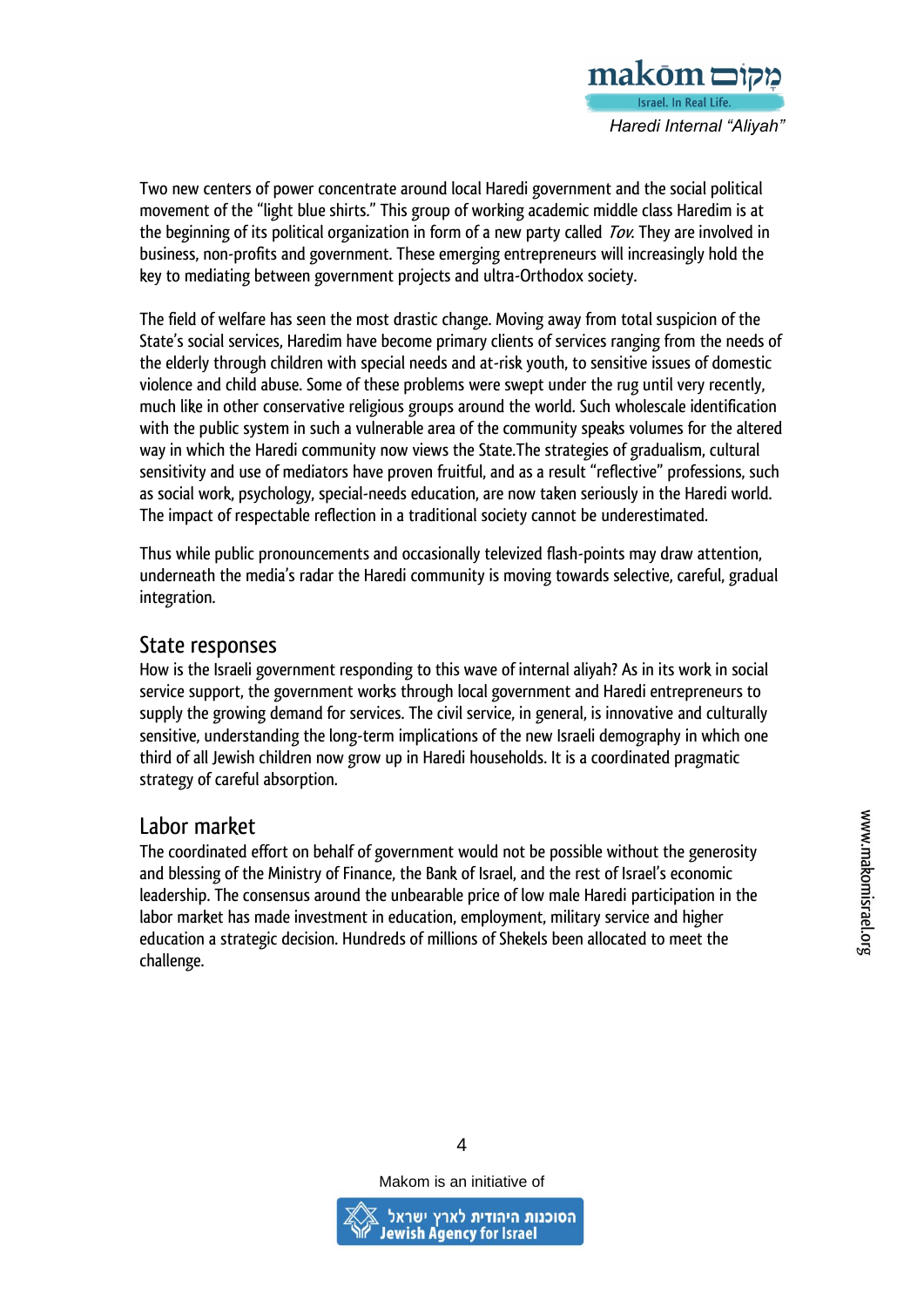

A significant effort is being made in the realm of labor policy since poverty is rampant in the community due to the decision of many Haredi men to leave the yeshiva. This deep shift had to be supported by generous financial assistance. The idea that it is acceptable for Haredi men to work is gaining legitimacy in the community and a wide variety of support services that accompany the job seeker have been developed. The current data show only a modest four percent growth in labor market participation but does not represent the absolute numbers of thousands of Haredi workers, or the new climate that has developed.

Haredi women participation rate in the labor market is at approximately 50 percent, which is extremely high for a conservative society with large families. The next step the state has to take will be to empower families to reassess the gender division of labor in the household.

The Israel Defense Forces (IDF) has decided to play a central role in the effort to raise Haredi participation in the labor market. This serves to lower tension regarding the military model of a nation-in-arms and offers solutions to high demand in technical personnel. The IDF's project, called Shahar, which was short for Sherut Haredim or "Haredi Service," gave married men, age 22 or more, excellent vocational training during their short service, combined with attractive compensation and the opportunity for further support in the future. While this arrangement is under review following a Supreme Court ruling, the return on this large controversial investment is the nearly 100% participation of the graduates in the labor market, most within the profession they acquired in the army.

#### Education

A parallel change took place over the last decade, as a handful of Haredi students in higher education now number some 10,000 graduates and students, most fully subsidized. The Haredi male student opts for studies in law, accounting and hi-tech, while women study education and social work. Israel's Council on Higher Education and some universities met the challenge, allowing different models of Haredi polytechnics, Haredi campuses, Haredi colleges, Open University courses and special programs for Haredi students in regular institutions. Since Haredi Israelis will, within a decade, make up one third of every Jewish age cohort, universities will have to adapt, as other social institutions have, in order to compete.

The field of education is the most sensitive and volatile in political terms. Current policy, shaped for the first time in almost sixty years, aims at gradual, cautious absorption. There is latent agreement that this long process will start from the envelope of services and support for teachers, avoiding the sensitive issue of a core curriculum. The recruitment of Haredi school supervisors has accompanied the development and adaptation of many services addressing the needs of students and schools.

The big questions of so-called "secular studies" among boys, and the opening of alternatives for high school age boys who cannot cope with the demands of yeshiva studies, are built on a local basis through compromise and agreement. The Government has recognized the Haredi claim that the "little yeshiva" that caters for 75% of Haredi high school boys is fundamental to the community's identity, and in so doing relinquishing claim upon this institution. However the rest

www.makomisrael.org

Makom is an initiative of

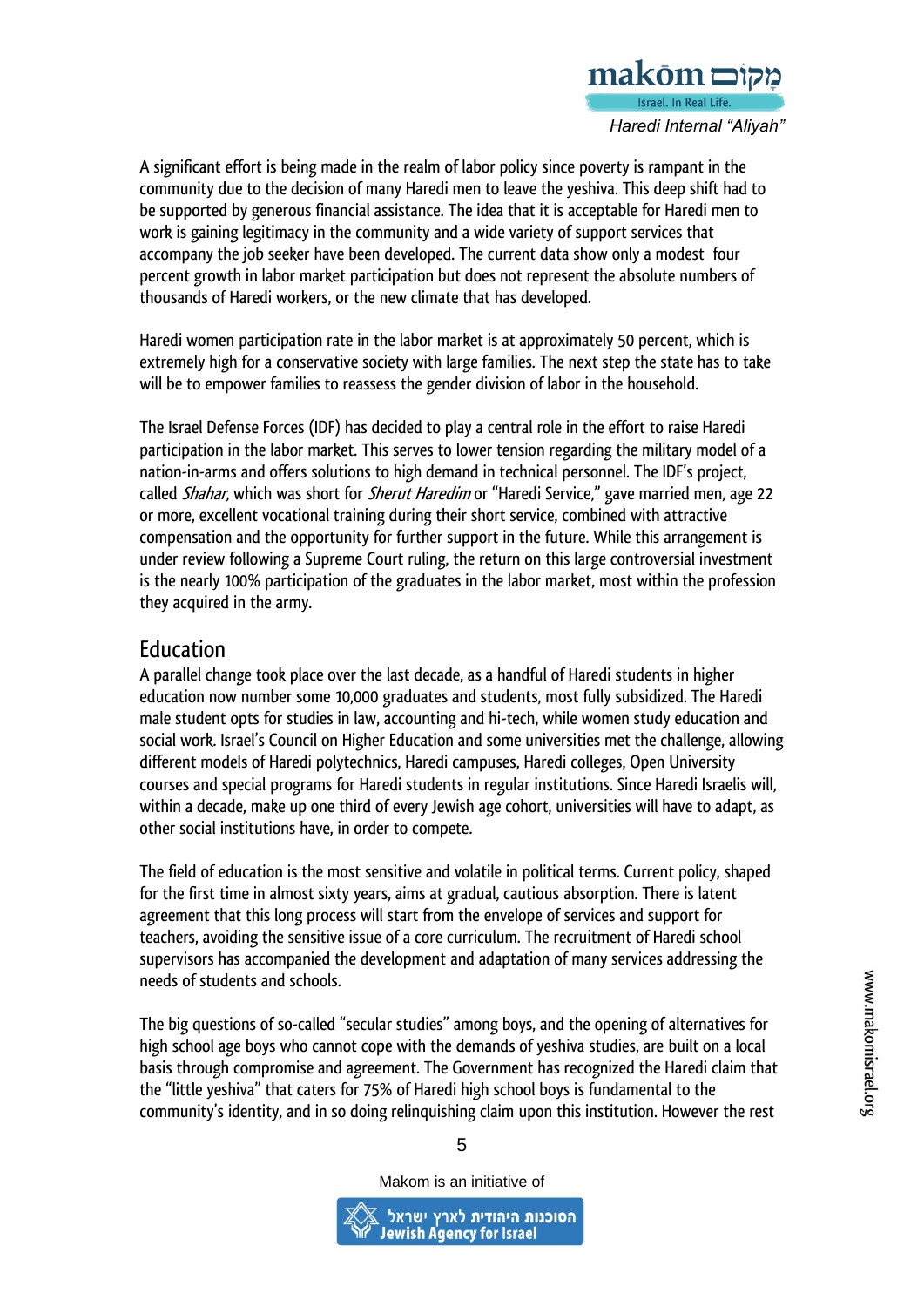

of this age group, at-risk youth and under achievers who have not succeeded in traditional little yeshivas, study in institutions that teach secular curriculum in a variety of models.

Haredi girls' education is in good shape and resembles Beit Yaakov in the Diaspora or good parochial school education in the U.S. Shaped historically as a teachers college, Beit Yaakov is evolving as a polytechnic semi-academic institute where almost half of the girls take vocational training that is heavily subsidized by the state. The moral question with regard to acceptance of Sephardi girls is pressing, but it does not reflect the general integration of these schools and seminars into public education.

## A Picture of the Future

All this efforts combined represent a path of relatively smooth selective integration. According to this scenario, one third of Israel's Haredim will become active participating middle-class citizens while maintaining their Haredi identity. A second third will remain organized in a more sector-like mode, dependent on welfare and subsidies. The remaining third may well find its social frameworks breaking down in the face of modernity and technology, sliding into a state of Haredi anomie. While this prediction is by no means utopian, it still represents a hugely significant improvement for Haredim and for Israel as a whole.

## Potential obstacles

In order for this differential scenario to play out in as healthy and positive way as possible, we must take care to prevent extremism and legal generalizations.

First, we must work to stifle a toxic combination of extremist nationalism and Haredi life-styles (known as Hard"al). This phenomenon, assimilating latent racism, anti-democratic traditions, and militarism, must be caught in the bud. Recently the government has blocked all funding for Haredi integration that had instead reached Hard"al youth. This is a significant move in the correct direction.

Second, we need to shift Haredi policy into government ministries and away from the Supreme Court. As we have pointed out, the infinite intricacies of the Haredi relationship with the State demand a piecemeal pragmatic approach that will always be at odds with a legal body seeking to set national norms. The Supreme Court works at an entirely different level of resolution than required for the detail and convolutions of a policy of selective integration. At the high-resolution level of local services, exceptions and compromises are the tools of the trade; tools that are anathema for a Supreme Court.

As for Jewish philanthropy, this is hard, complex terrain demanding know-how and caution but it is also an opportunity to bridge divides in communities abroad. The best investment might be in the new emerging Haredi middle class.

6

Makom is an initiative of